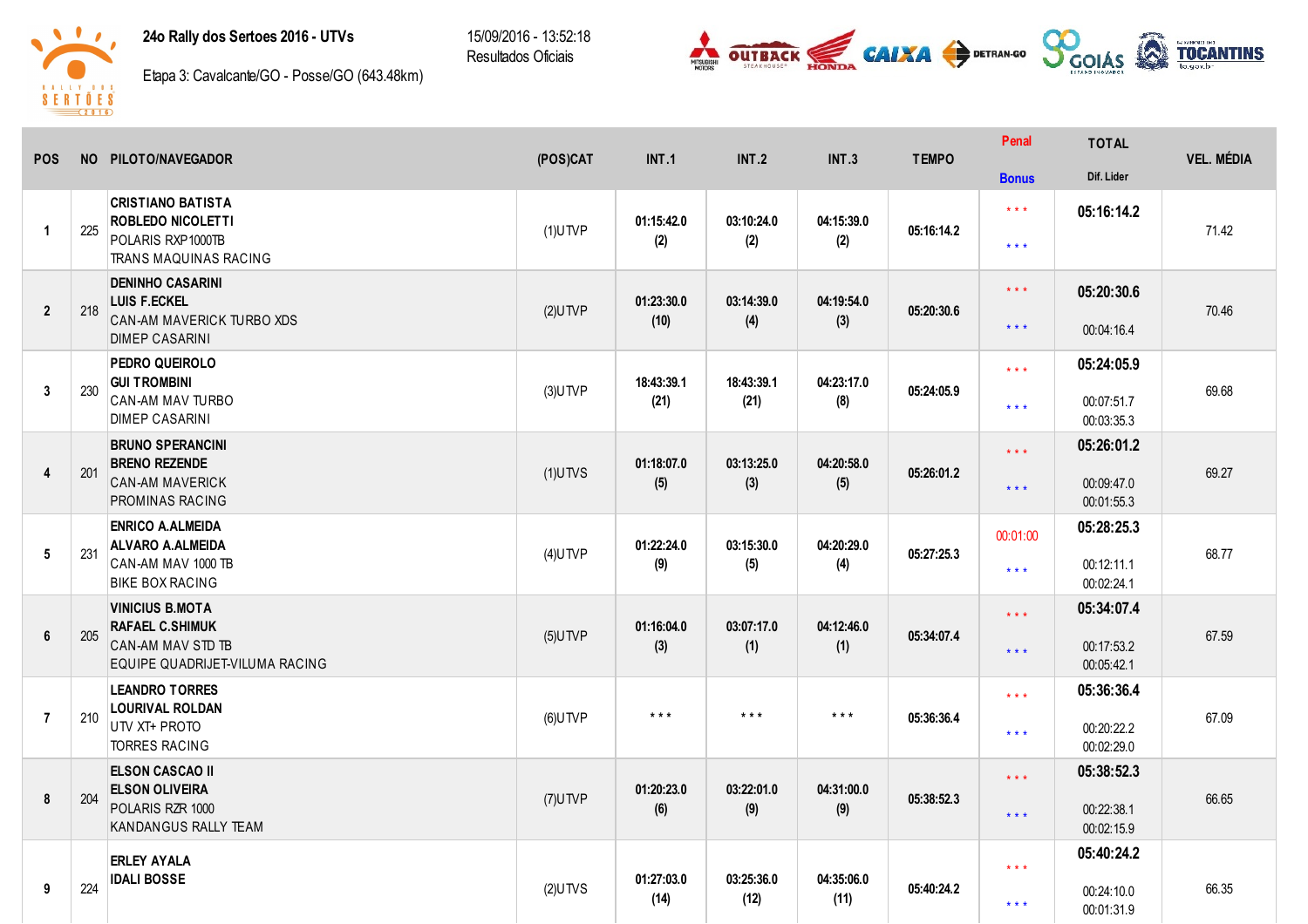|    |     | POLARIS RZR XP1000<br><b>BRASIL OFF ROAD</b>                           |             |                    |                    |                    |            |                     |                          |       |
|----|-----|------------------------------------------------------------------------|-------------|--------------------|--------------------|--------------------|------------|---------------------|--------------------------|-------|
|    |     | <b>CARLOS AMBROSIO</b>                                                 |             |                    |                    |                    |            | $\star \star \star$ | 05:40:43.1               |       |
| 10 | 216 | <b>CADU SACHS</b><br>POLARIS POLARIS<br>TORRES RACING                  | $(8)$ UTVP  | 01:25:16.0<br>(12) | 03:25:02.0<br>(11) | 04:33:17.0<br>(10) | 05:40:43.1 | $\star \star \star$ | 00:24:28.9<br>00:00:18.9 | 66.29 |
|    |     | <b>BRUNO VARELA</b><br>JOAO H.F.ARENA                                  |             | 01:21:37.0         | 03:15:39.0         | 04:21:28.0         |            | $***$               | 05:41:46.4               |       |
| 11 | 203 | POLARIS RZR<br>DIVINO FOGAO RALLY TEAM                                 | $(3)$ UTVS  | (7)                | (6)                | (6)                | 05:41:46.4 | $* * *$             | 00:25:32.2<br>00:01:03.3 | 66.08 |
|    |     | <b>DANIEL COSTA</b><br><b>FLAVIO BISI</b>                              |             | 01:24:47.0         | 03:26:19.0         | 04:36:43.0         |            | 00:05:00            | 05:44:49.2               |       |
| 12 | 222 | POLARIS RZR XP<br>YODA RACING                                          | $(4)$ UTVS  | (11)               | (13)               | (12)               | 05:39:49.2 | $***$               | 00:28:35.0<br>00:03:02.8 | 65.5  |
|    |     | <b>DIMAS PIMENTA III</b><br><b>RODRIGO KONIG</b>                       |             | 01:21:51.0         | 03:19:57.0         | 04:22:38.0         |            | 00:06:00            | 05:46:37.3               |       |
| 13 | 223 | CAN-AM CAN-AM<br><b>DIMEP CASARINI</b>                                 | $(9)$ UTVP  | (8)                | (7)                | (7)                | 05:40:37.3 | $***$               | 00:30:23.1<br>00:01:48.1 | 65.16 |
|    |     | <b>DALGER JUNQUEIRA</b><br><b>MARCELO J.D. SOUSA</b>                   |             | 01:36:39.0         | 03:36:28.0         | 04:47:07.0         | 05:54:08.9 | $\star \star \star$ | 05:54:08.9               | 63.77 |
| 14 | 219 | POLARIS RZR1000<br>CUPIM DE ACO 4X4                                    | $(5)$ UTVS  | (17)               | (16)               | (15)               |            | $* * *$             | 00:37:54.7               |       |
|    |     | <b>RODRIGO VARELA</b>                                                  |             |                    |                    |                    |            | $***$               | 00:07:31.6<br>06:04:38.3 |       |
| 15 | 206 | <b>MAYCKON PADILHA</b><br>CAN-AM MAV XDS TB<br>DIVINO FOGAO RALLY TEAM | (10) UTVP   | 01:17:33.0<br>(4)  | 03:20:30.0<br>(8)  | 04:46:14.0<br>(14) | 06:04:38.3 | $***$               | 00:48:24.1               | 61.94 |
|    |     | <b>GABRIEL VARELA</b>                                                  |             |                    |                    |                    |            | $\star \star \star$ | 00:10:29.4<br>06:06:43.4 |       |
| 16 | 202 | <b>GABRIEL MORALES</b><br>CAN-AM MAV XDS TB                            | $(11)$ UTVP | 01:15:33.0<br>(1)  | 03:22:31.0<br>(10) | 04:48:14.0<br>(16) | 06:06:43.4 |                     | 00:50:29.2               | 61.58 |
|    |     | DIVINO FOGAO RALLY TEAM                                                |             |                    |                    |                    |            | $***$               | 00:02:05.1               |       |
|    |     | <b>OSMAN G.DIDI</b><br><b>ALEXANDRE BRANCO</b>                         |             | 01:44:24.0         | 03:49:54.0         | 05:01:07.0         |            | 00:02:00            | 06:18:03.2               |       |
| 17 | 233 | <b>CAN-AM MAVERICK</b><br>LOGMIX                                       | $(6)$ UTVS  | (20)               | (19)               | (17)               | 06:16:03.2 | $* * *$             | 01:01:49.0<br>00:11:19.8 | 59.74 |
|    |     | <b>RODRIGO FAIAD</b>                                                   |             |                    |                    |                    |            | 00:02:00            | 06:28:12.9               |       |
| 18 | 228 | <b>ROBERTO M.DA SILVA</b><br>POLARIS RZR 900<br>CUPIM DE ACO 4X4       | $(7)$ UTVS  | 01:40:37.0<br>(19) | 03:50:44.0<br>(20) | 05:12:50.0<br>(18) | 06:26:12.9 | $***$               | 01:11:58.7<br>00:10:09.7 | 58.18 |
|    |     | <b>JORGE SAWAYA</b>                                                    |             |                    |                    |                    |            | 00:01:00            | 06:46:18.6               |       |
| 19 | 207 | <b>DANIEL SPOLIDORIO</b><br>CAN-AM MAV XDS<br>S2 RALLY                 | $(12)$ UTVP | 01:26:56.0<br>(13) | 03:27:08.0<br>(14) | 05:14:31.0<br>(19) | 06:45:18.6 | $***$               | 01:30:04.4<br>00:18:05.7 | 55.58 |
|    |     |                                                                        |             |                    |                    |                    |            | $\star\star\star$   | 07:07:27.0               |       |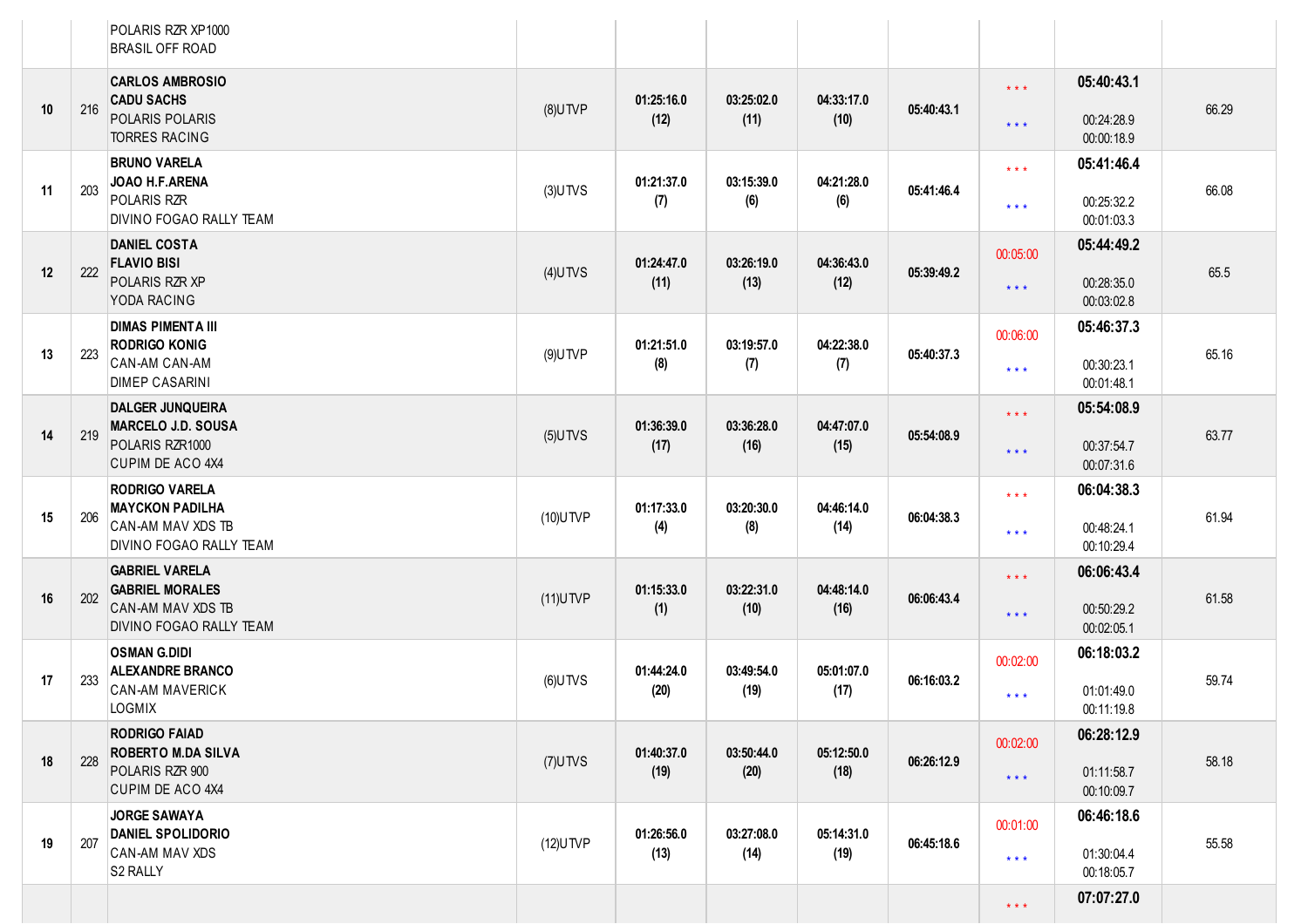| 20 | 227 | <b>ANDRE DA COSTA</b><br><b>CLAUDIA GRANDI</b><br>POLARIS RZR 1000<br><b>KANDANGUS RALLY TEAM</b>                                            | $(8)$ UTVS  | 01:36:36.0<br>(16)      | 03:47:30.0<br>(17)      | 05:19:16.0<br>(20)      | 07:07:27.0 | $* * *$                                            | 01:51:12.8<br>00:21:08.4                             | 52.84 |
|----|-----|----------------------------------------------------------------------------------------------------------------------------------------------|-------------|-------------------------|-------------------------|-------------------------|------------|----------------------------------------------------|------------------------------------------------------|-------|
| 21 | 215 | <b>VINICIUS DA SILVA</b><br><b>RAFAEL ARENA</b><br>CAM-AN MAV TURBO                                                                          | $(13)$ UTVP | 01:38:33.0<br>(18)      | 03:47:55.0<br>(18)      | 05:36:32.0<br>(21)      | 07:14:59.9 | 00:05:00<br>$\star$ $\star$ $\star$                | 07:19:59.9<br>02:03:45.7                             | 51.33 |
| 22 | 229 | <b>RADIAL RALLY TEAM</b><br><b>GABRIEL CESTARI</b><br><b>RONALD LEIS</b><br>POLARIS RZR TURBO<br><b>GHIA INVESTIMENTOS / BRASIL OFF-ROAD</b> | $(14)$ UTVP | 01:28:10.0<br>(15)      | 03:29:10.0<br>(15)      | 04:40:10.0<br>(13)      | 07:22:05.0 | $\star$ $\star$ $\star$<br>$\star$ $\star$ $\star$ | 00:12:32.9<br>07:22:05.0<br>02:05:50.8<br>00:02:05.1 | 51.09 |
| 23 | 208 | <b>HENRIQUE GUTIEREZ</b><br><b>ANDRE L. MUNHOZ</b><br>YAMAHA YXZ1000RSE<br>YODA RACING                                                       | $(15)$ UTVP | $\star$ $\star$ $\star$ | $\star$ $\star$ $\star$ | $***$                   | 08:00:00.0 | 06:00:00<br>$\star$ $\star$ $\star$                | 14:00:00.0<br>08:43:45.8<br>06:37:55.0               | 26.89 |
| 24 | 213 | <b>G. LAPERTOSA</b><br><b>FABIO ZELLER</b><br>POLARIS XP-1000<br>YODA RACING                                                                 | $(9)$ UTVS  | $***$                   | $\star$ $\star$ $\star$ | $* * *$                 | 08:00:00.0 | 06:00:00<br>$\star$ $\star$ $\star$                | 14:00:00.0<br>08:43:45.8<br>00:00:00.0               | 26.89 |
| 25 | 214 | <b>MARCELO GASTALDI</b><br><b>BRENO R. FERREIRA</b><br>POLARIS 1000TURBO<br><b>NOVA ERA DIHALLY</b>                                          | $(16)$ UTVP | $\star$ $\star$ $\star$ | $***$                   | $***$                   | 08:00:00.0 | 06:00:00<br>$\star$ $\star$ $\star$                | 14:00:00.0<br>08:43:45.8<br>00:00:00.0               | 26.89 |
| 26 | 232 | <b>EDU PIANO</b><br><b>SOLON MENDES</b><br>CAN-AM MAV XDS<br><b>TERRITORIO MOTORSPORT</b>                                                    | $(17)$ UTVP | $***$                   | $\star$ $\star$ $\star$ | $\star$ $\star$ $\star$ | 08:00:00.0 | 06:00:00<br>$\star$ $\star$ $\star$                | 14:00:00.0<br>08:43:45.8<br>00:00:00.0               | 26.89 |
| 27 | 212 | <b>DENISIO NASCIMENTO</b><br><b>EMILIO ROCKENBACH</b><br>POLARIS UTV<br>BOMPACK                                                              | $(10)$ UTVS | $\star$ $\star$ $\star$ | $\star$ $\star$ $\star$ | $***$                   | 08:00:00.0 | 06:00:00<br>$\star$ $\star$ $\star$                | 14:00:00.0<br>08:43:45.8<br>00:00:00.0               | 26.89 |
| 28 | 221 | <b>DENER PIRES</b><br><b>BERNANRDO BONJEAN</b><br>POLARIS RZR-1000<br>PODIUM RACING                                                          | $(11)$ UTVS | $***$                   | $\star$ $\star$ $\star$ | $\star$ $\star$ $\star$ | 08:00:00.0 | 06:00:00<br>$\star$ $\star$ $\star$                | 14:00:00.0<br>08:43:45.8<br>00:00:00.0               | 26.89 |
| 29 | 209 | <b>ADRIANO BENVENUTI</b><br><b>RICARDO DA ROCHA</b><br>POLARIS RZR XP 1000<br><b>TECNOMOTOS RALLY TEAM</b>                                   | $(12)$ UTVS | $\star$ $\star$ $\star$ | $\star$ $\star$ $\star$ | $\star$ $\star$ $\star$ | 08:00:00.0 | 06:00:00<br>$***$                                  | 14:00:00.0<br>08:43:45.8<br>00:00:00.0               | 26.89 |
| 30 | 211 | EUCLIDES BENVENUTI<br><b>MARCOS PANSTEIN</b><br>POLARIS XP 1000<br><b>BENVETEX RACING</b>                                                    | $(13)$ UTVS | $***$                   | $\star$ $\star$ $\star$ | $\star$ $\star$ $\star$ | 08:00:00.0 | 06:00:00<br>$\star$ $\star$ $\star$                | 14:00:00.0<br>08:43:45.8<br>00:00:00.0               | 26.89 |